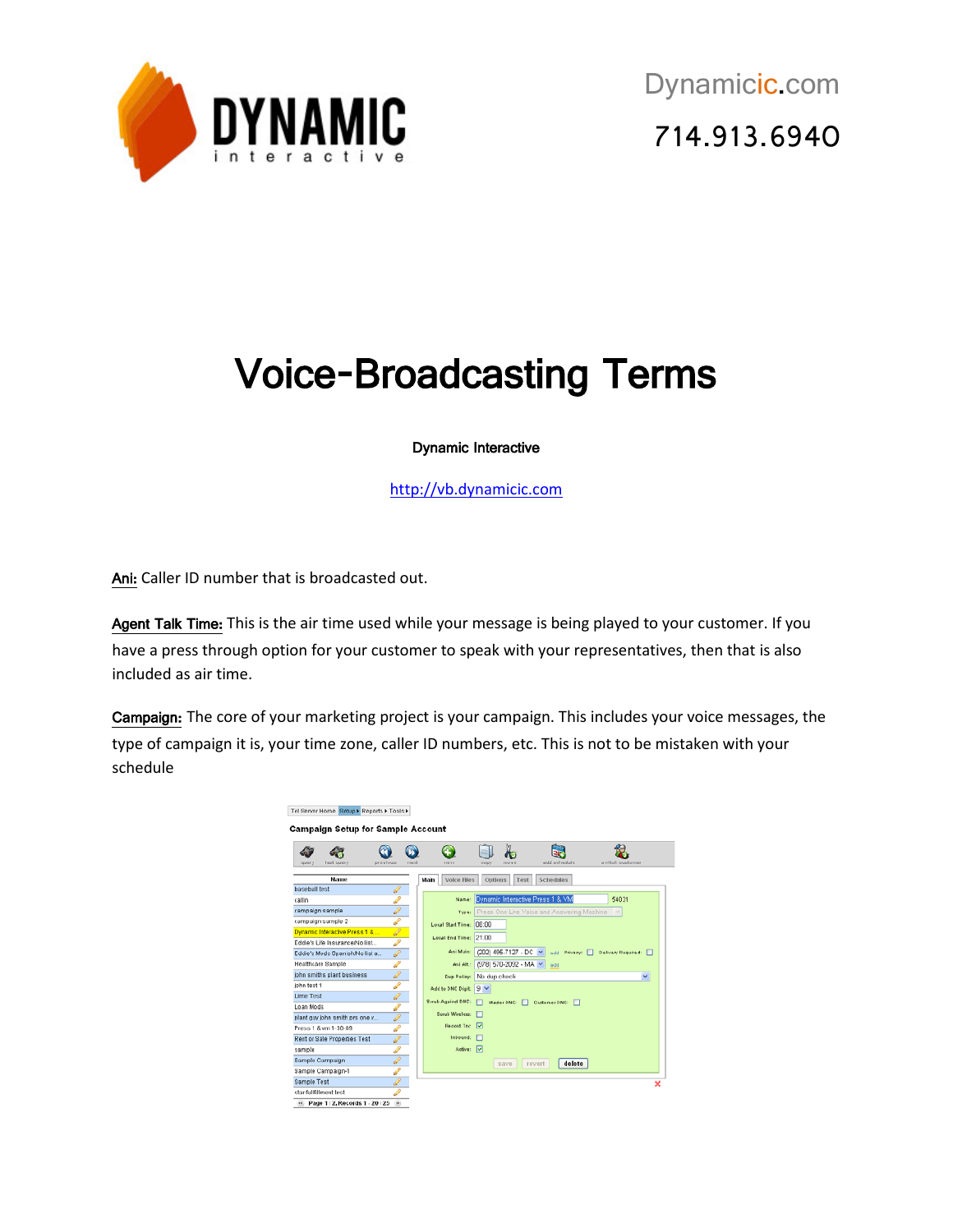

Channels: A channel is a phone line in the voice broadcasting world. 10 channels means you are using 10 phone lines at the same time.

CDNC: – Customer DNC. Any one that has requested to not be called by your messages via by pressing the digit on their telephone keypad your recorded message indicates is to be removed from the call list or any other form of request to not be called by you or your company. Also known as an "Internal DNC"

Dial Rate Amount: How quickly your calls are sent out. Example: if your dial rate is set at 50 the dialer will call 50 numbers at one time.

## Dial Rate Type:

- **Per Hour** This allows you to set a specific amount of dials to be made within an hour
- **Finish on Time –** This allows you to finish your schedule within a specific time frame
- Lives per Hour The dialer will adjust to get as many LIVE messages within an hour
- **Max Channels** The dialer will be calling a certain amount of channels (phone numbers) at all times until your phone list is done or your call times are up
- **Max Channels Per Agent** This setting allows the system to do the same thing as Max Channels only when you set the number of people you have answering the phone, the system will detect when all your phone lines are in use and the system will stop dialing. This feature is most recommended for "Press 1" campaigns

DNC: National **Do Not Call** Registry. The F.C.C. (Federal Communication Commission) uses the Nation Do Not Call Registry to ensure compliance with the TCPA (Telephone Consumer Protection Act of 1991)

Intra State: Calling within the same state as your caller ID

Inter State: Calling outside of your own state as your caller ID

Minutes: Minutes are the amount of pre-paid minutes in your account based on your rate and funds available

MP3: An MP3 is a digitally compressed audio format in which sound can be heard. The filename extension is .mp3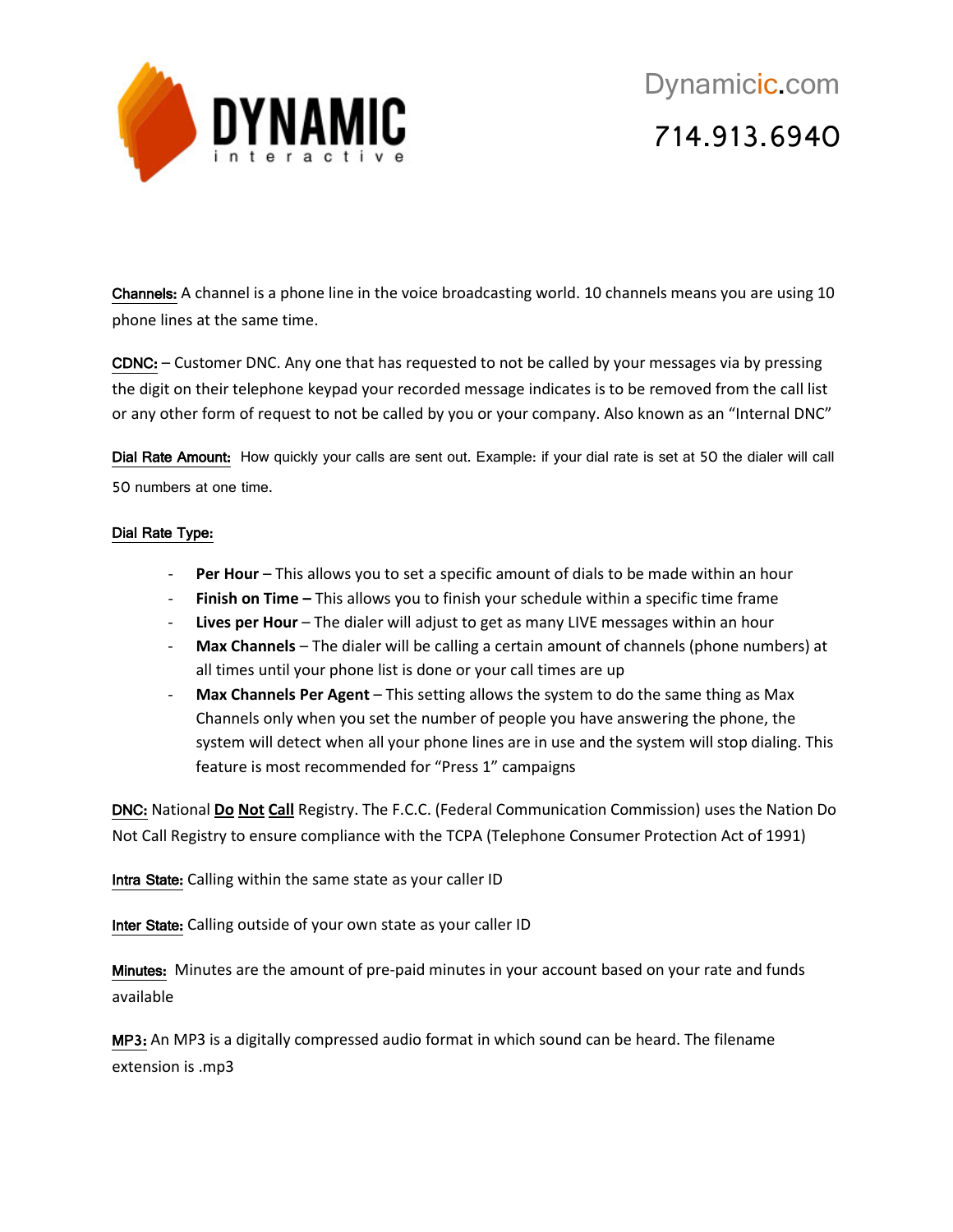

Problems: Any situation in which the Tel Server dialer and the phone number did not interact successfully and play a message. This is usually do to numbers being disconnected, invalid, not complete, or non-existent

Phone Number Entries: Set this to the number of phone numbers in your calling list. If you need to add more phone numbers to the same schedule later, make sure you add the amount of the new call list being attached to the existing phone # entries number. If you're not sure exactly how many numbers you'll have, you can always set this to a high number to ensure you don't hit a cap on your dials

**Others:** Situation in which the number was busy, no one answered and has no answering machine set or a fax number. This is, however, a working number

Rehash: – A process by which after a phone list has been fully called and completed, you may go back and redial a customized version of the original list minus the people that have already been connected live with your representatives.

|                  | Tel Server Horne Setup > Reports > Tools ><br>Call Log for Sample Account      |      |                                                                        |        |                          |                                                                               |                                   |       |                   |                          |          |  |
|------------------|--------------------------------------------------------------------------------|------|------------------------------------------------------------------------|--------|--------------------------|-------------------------------------------------------------------------------|-----------------------------------|-------|-------------------|--------------------------|----------|--|
| refresh<br>query | previous                                                                       | next | export                                                                 | rehash | 603<br>tasks             |                                                                               | switch oustomer                   |       |                   |                          |          |  |
| <b>Id</b>        | Customer                                                                       |      | Campaign                                                               |        | Date                     | Scheduled Dialed ExportDate Count                                             |                                   |       |                   | <b>Rehash Date Count</b> |          |  |
| 641402           | Sample Account                                                                 |      | Rehash Filter - Mozilla Firefox                                        |        |                          |                                                                               |                                   |       |                   | $\Box$ o $\mathbf{x}$    | $\bf{0}$ |  |
| (4)              | Page 1 / 1, Records 1 - 1 / 1 (ii)                                             |      | http://mega3.netdotsolutions.com/TelWeb/secure/popup/rehash_filter.jsp |        |                          |                                                                               |                                   |       |                   | ŵ                        |          |  |
|                  | User: Aris S. Customer: SJW-D = :Sample A<br>home campaign schedules plist vox |      | X close                                                                |        |                          | Rehash Filter: O default © custom O call progress<br>no answer<br>$\Box$ busy |                                   |       | digit NOT pressed | agent NOT connected      |          |  |
|                  |                                                                                |      |                                                                        |        |                          | $\Box$ operator<br>I'll live person<br>$\Box$ problems                        | Wireless dnc<br>answering machine |       |                   |                          |          |  |
|                  |                                                                                |      |                                                                        |        |                          | New phone list name (optional): rehash 2.9.09                                 |                                   |       |                   |                          |          |  |
|                  |                                                                                |      | Create phone list for current customer:                                |        |                          |                                                                               |                                   |       |                   |                          |          |  |
|                  |                                                                                |      |                                                                        |        | <b>Suppression List:</b> | start rehash                                                                  |                                   | reset |                   |                          |          |  |
|                  |                                                                                |      |                                                                        |        |                          |                                                                               |                                   |       |                   |                          |          |  |
|                  |                                                                                | Done |                                                                        |        |                          |                                                                               |                                   |       |                   |                          |          |  |

Schedule: The schedule is the set times and days you want your campaign to be available. In the Schedule Entry page you may attach or detach phone lists, adjust the speed of the calls being made, set the number of people answering the phones, etc. Many schedules can be made to one campaign or